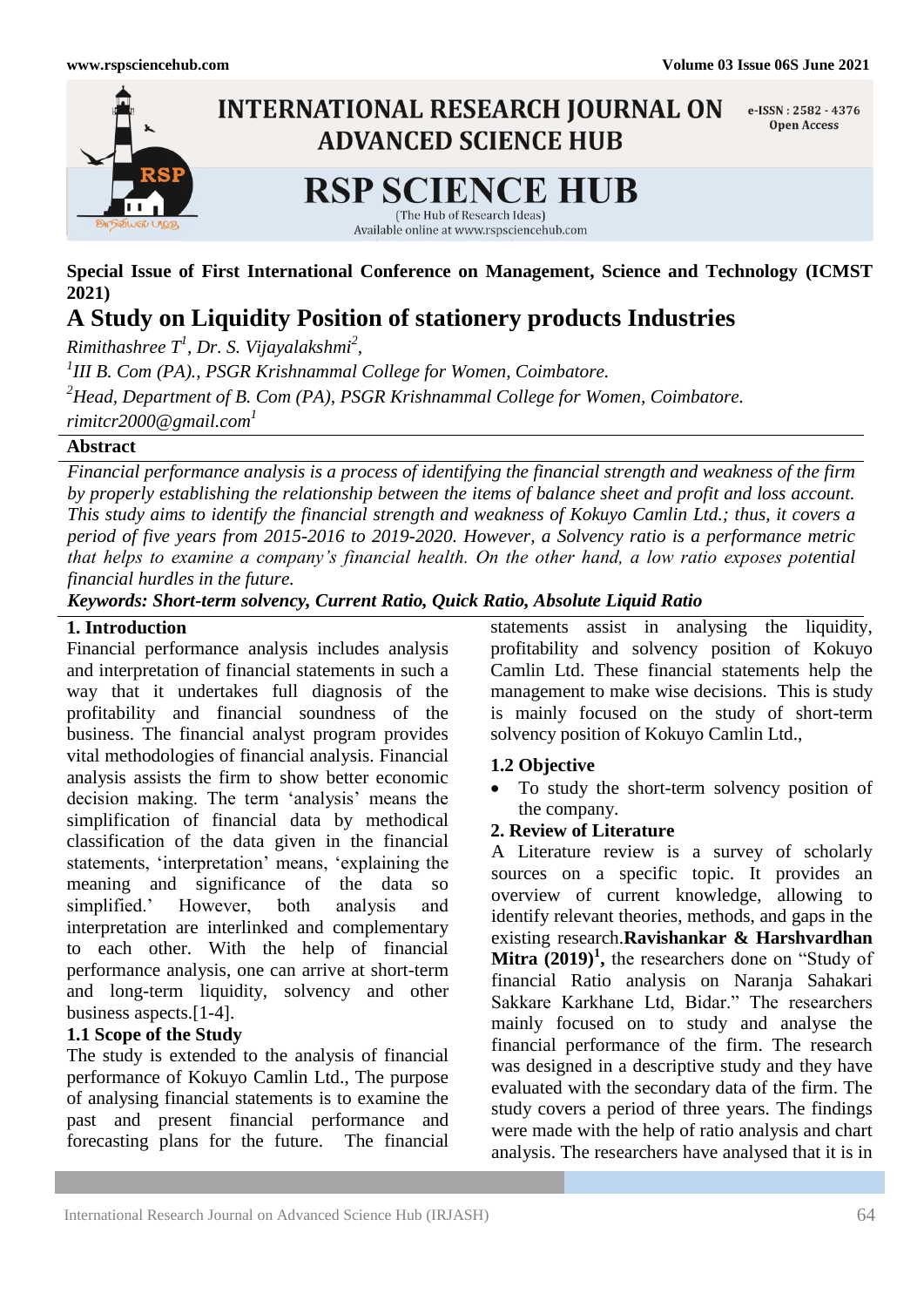good position on view of financial performance but it is not good at its solvency position. **S. Sathya & Dr. R. Umarani (2015)<sup>2</sup>** researched "A Study on Financial Performance Analysis of Spinning Mills of Coimbatore City". The primary objective of the study was to analyse the financial performance of the selected spinning mills in Coimbatore city. The period of the study was about five years from 2009-10 to 2013-14. The researcher used Comparative Ratio Analysis throughout the study. The author concluded that the textile industries in India is the largest of all other industries of the five selected mills, the current ratio of Lakshmi Mills is the highest while the others are below the standard ratio of 2:1. The study indicates that the overall financial performance of Lakshmi Mills is good.[5-9]. Dave (2015)3 The researcher conducted a study on "A comparative analysis of profitability and liquidity performance of petroleum refineries in India". He researched the liquidity and profitability performance of the selected six refinery companies listed in the Bombay Stock Exchange (BSE). The study period was from 2007 to 2012. The study involved various financial ratios for the evaluation of liquidity and profitability. The researcher identified that there is a significant change in their gross profit and net profit.[10-12].

# **3. Methodology**

Research methodology is the procedure used to identify select, process and analyse the information of the topic. The research is completely based on the secondary data. The data of profit and loss account, balance sheet and all other remaining information is collected from various websites, journals and books.

# **4. Short-Term Solvency Ratios**

### **4.1 Current Ratio**

**Current Ratio = Current Assets / Current Liabilities Table 1.1**

|                  | <b>Current</b> | <b>Current</b>     | <b>Current</b> |
|------------------|----------------|--------------------|----------------|
| <b>Financial</b> | <b>Assets</b>  | <b>Liabilities</b> | <b>Ratio</b>   |
| year             | (Rs. in        | (Rs. in            | (in            |
|                  | lakhs)         | lakhs)             | times)         |
| 2015-16          | 29,585.81      | 18,862.22          | 1.56           |

**www.rspsciencehub.com Volume 03 Issue 06S June 2021**

| 23,060.27<br>28,914.38 | 1.25      |
|------------------------|-----------|
|                        |           |
| 26,950.79              | 1.31      |
| 20,020.12              | 1.43      |
| 28,780.67              | 35,492.54 |

#### **4.2 Quick Ratio**

**Quick Ratio = Liquid Assets / Current Liabilities**

| 'able |  |
|-------|--|
|       |  |

| <b>Financial</b><br>Year | Liquid<br><b>Assets</b><br>(Rs. in<br>lakhs) | <b>Current</b><br><b>Liabilities</b><br>$(Rs.$ in<br>lakhs) | Quick<br><b>Ratio</b><br>(in<br>times) |
|--------------------------|----------------------------------------------|-------------------------------------------------------------|----------------------------------------|
| 2015-16                  | 17,148.62                                    | 18,862.22                                                   | 0.90                                   |
| 2016-17                  | 13,411.17                                    | 22,123.57                                                   | 0.60                                   |
| 2017-18                  | 13,038.85                                    | 23,060.27                                                   | 0.56                                   |
| 2018-19                  | 15,571.94                                    | 26,950.79                                                   | 0.57                                   |
| 2019-20                  | 14,418.07                                    | 20,020.12                                                   | 0.72                                   |

### **4.3 Absolute Liquid Ratio**

**Absolute Liquid Raito = Absolute Liquid Assets / Current Liabilities**

**Table 1.3**

| <b>Financial</b> | <b>Absolute</b>         | <b>Current</b>     | <b>Absolute</b>            |
|------------------|-------------------------|--------------------|----------------------------|
| Year             | Liquid<br><b>Assets</b> | <b>Liabilities</b> | Liquid                     |
|                  | $(Rs.$ in<br>lakhs)     | (Rs. in<br>lakhs)  | <b>Ratio</b><br>(in times) |
| 2015-16          | 7,917.65                | 18,862.22          | 0.41                       |
| 2016-17          | 2,750.35                | 22,123.57          | 0.12                       |
| 2017-18          | 465.96                  | 23,060.27          | 0.02                       |
| 2018-19          | 1,075.05                | 26,950.79          | 0.03                       |
| 2019-20          | 554.80                  | 20,020.12          | 0.02                       |

### **5. Findings**

The current ratio is high during the financial year 2015-16 i.e., 1.56 times. The ratio has an increasing trend from 2017-18 to 2019-20. The higher the current ratio, the more capable a company is of paying its obligations because it has a larger proportion of short-term asset value relative to the value of its short-term liabilities. It is identified that the quick ratio is high during the year 2015-16. The overall quick ratio has a decreasing trend. It indicates that the company is